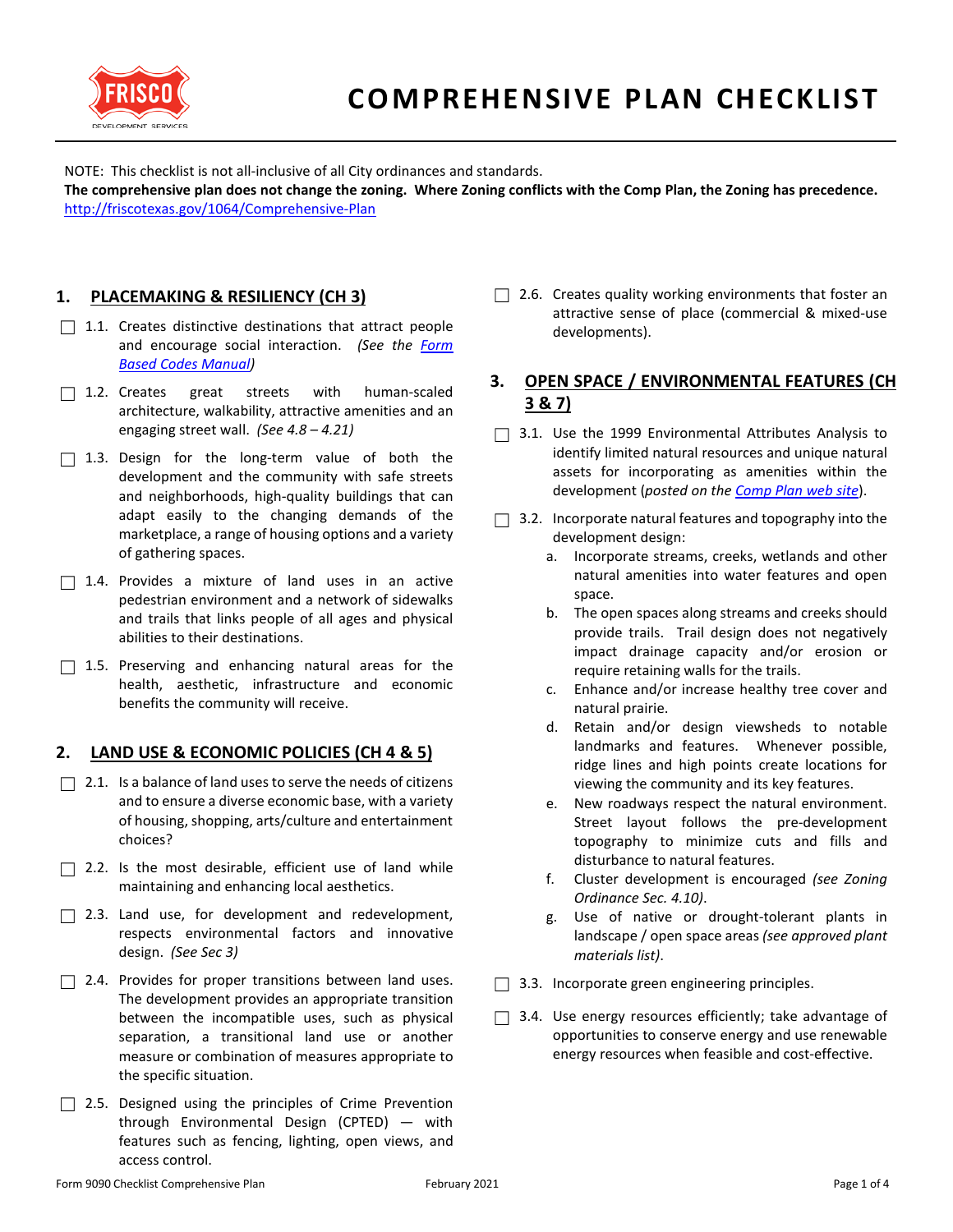

## ☐ **3.5. Preferred Design Elements**

#### *(see pages 27 – 38)*

- a. Pedestrian amenities, i.e. enhanced pavement, shade trees, and pedestrian bridges over drainage features, benches, walkways winding through various levels and native plantings.
- b. Pergolas along/over walkways.
- c. A variety of programming elements are provided to make open space inclusive.
- d. Orientation of businesses to open space.
- e. Open Space provided within urban areas is designed to provide a unique experience and sense of identity.
- f. Fountains in drainage areas.
- g. Naturalized stream bank.
- h. Stone terracing of open drainage areas.
- i. Stone and/or masonry veneers for infrastructure elements (retaining walls, bridges, culverts, etc.).
- j. The use of low masonry walls with stone capping to provide seating.

### **4. TRANSPORTATION/MOBILITY (CH 3 & 9)**

- $\Box$  4.1. Create new streets with aesthetically pleasing features appropriate to the adjacent land use and the roadway type. New roadways respect the natural environment *(see 3.2.e)*.
- $\Box$  4.2. Integrate with the City's multi-modal mobility network.
	- Makes future multi-modal mobility choiceswalking, biking, transit—available to help reduce vehicular trips on city streets.
- $\Box$  4.3. Increase the interconnection between neighborhoods and other land uses, and between roads and trails as required.

#### **Streets and the Public Realm:**

- $\Box$  4.4. Sidewalks and other paved areas are shaded. Trees can be combined with other devices (i.e. arcades, canopies, awnings) to provide more shade.
- $\Box$  4.5. Local neighborhood streets are designed to discourage speeding and maximize safety.
- $\Box$  4.6. The roadway system design complements urban design, livability and sustainability components of the Plan.
- $\Box$  4.7. Streets comfortably accommodate multiple userscars, pedestrians and bicycles—and are defined by buildings and streetscaping.
- $\Box$  4.8. Streetscapes are not dominated by parking lots.
	- a. Parking is generally maximized on non-arterial streets to provide visitors and customers easy access to adjacent properties.
	- b. Additional parking, including garages and loading bays, is relegated to secondary streets and the center of blocks which are largely lined with buildings and landscaping.
	- c. Parking can be shared among the non-residential uses in mixed-use districts.

#### **Mixed-Use and/or Transit-Oriented Developments:**

- $\Box$  4.9. Outdoor amenities provided for a pedestrianfriendly environment *(see the [Form Based Codes](http://goo.gl/RbM21u)* 
	- *[Manual\)](http://goo.gl/RbM21u)*. These include but are not limited to:
	- a. Wider sidewalks;
	- b. Tree wells;
	- c. Street furnishings such as benches and trash receptacles;
	- d. Transit amenities,
	- e. Lamp posts;
	- f. Bollards;
	- g. Drinking fountains;
	- h. Planters for flowers and shrubs;
	- i. Street trees; and
	- j. Mounted maps and Informational kiosks.
- $\Box$  4.10. The design of adjacent building facades, especially at the ground floor level, relates well to the street.

# **By Project Type**

#### **5. RETAIL/COMMERCIAL**

- $\Box$  5.1. Development shall have open space(s) and/or plaza(s) for social activities.
- $\Box$  5.2. Development should incorporate the following:
	- a. A mix of uses to create more activity in a cohesive area *(see 6.1 and 10.4)*;
	- b. Pedestrian-friendly connectivity to adjacent neighborhood areas, which includes tree-lined sidewalks, roundabouts and/or landscaped areas where connectivity occurs;
	- c. Internalized parking with buildings out front;
	- d. Minimizes wide expanses of concrete;
	- e. Minimizes spacing between buildings to maximize lot development;
	- f. Reduced setbacks to increase the visibility of the buildings; and
	- g. Orient buildings to open space amenities *(See 3.2 and 3.5)*.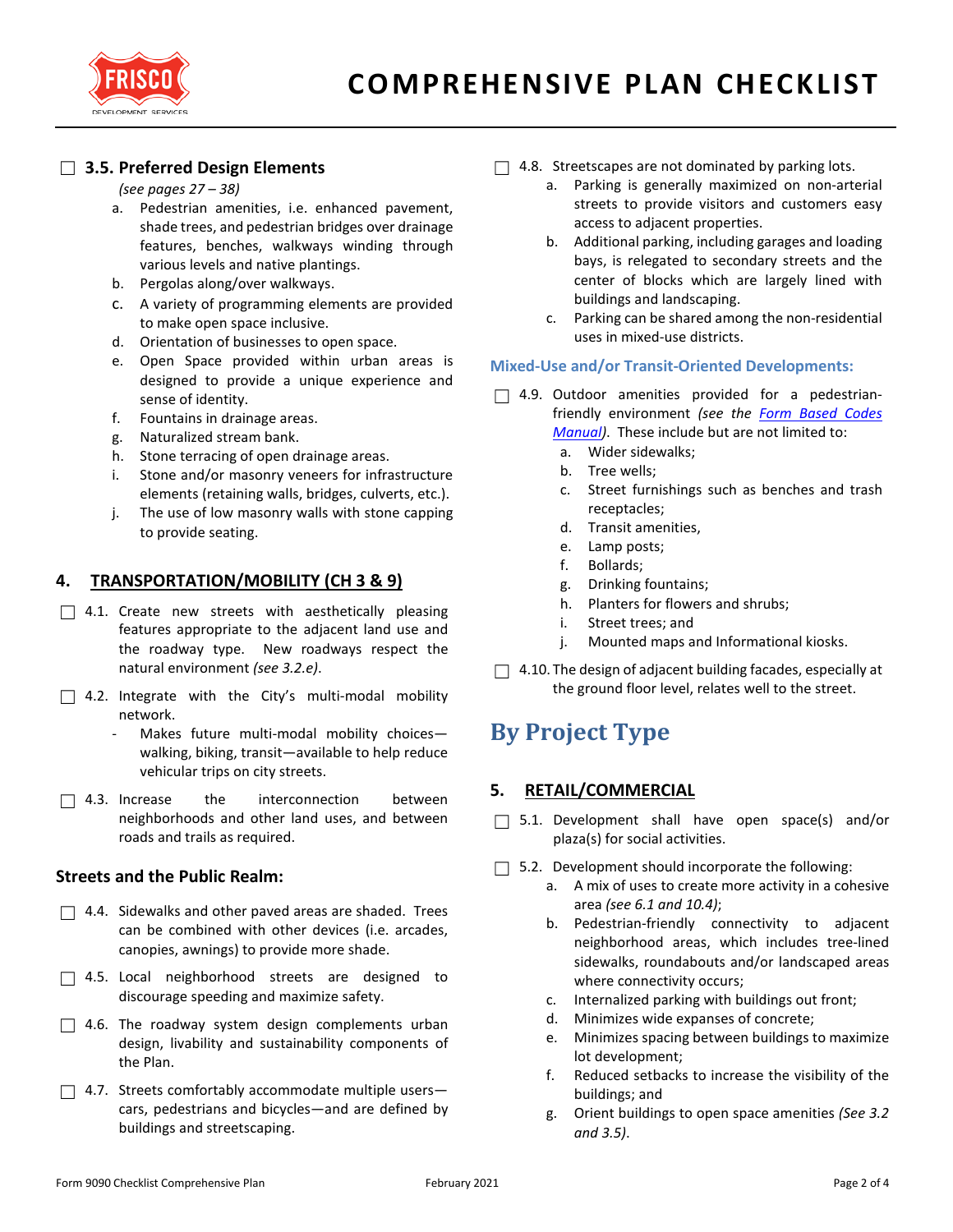

### **6. MIXED-USE (See also 4.9 – 4.10)**

#### ☐ 6.1. **Mixed-use developments in selected areas only.**

- $\Box$  6.2. A combination of flexible building types. Flex space that can accommodate either retail or restaurant uses should be constructed along primary pedestrian corridors and should incorporate windows and entrances that open directly to the sidewalk.
- ☐ 6.3. Transit-Oriented Development (TOD) areas designed to facilitate transit vehicle circulation and have pedestrian-oriented amenities.

### **7. PUBLIC/SEMI-PUBLIC USES**

- $\Box$  7.1. Provide positive land use relationships for public/semi-public uses.
	- a. Appropriately sited to ensure compatibility of operating hours, traffic impacts and function.
	- b. Mixed-use or multi-use development patterns are encouraged.
- □ 7.2. Large religious places of worship and "campuses" (multiple buildings with different uses):
	- c. Located along major and minor thoroughfares;
	- d. Not located at a residential subdivision entrance;
	- e. Direct access from a median opening (if located on a divided thoroughfare); and
	- f. Parking areas screened with landscaping, berms, low walls, or a combination thereof.

#### **8. DAY CARE FACILITIES**

- □ 8.1. Day care centers should be located along major and minor thoroughfares or as part of a mixed-use development (on a collector street or higher) and not located at residential subdivision entrances.
- □ 8.2. Day care centers should have direct access from a median opening (if located on a divided thoroughfare).
- $\Box$  8.3. The architectural character compatible with surrounding residential uses.
- $\Box$  8.4. Parking areas screened with landscaping or berms.
- $\Box$  8.5. Day care sites located in residential zoning districts may be re-platted for single-family residential development if the day care use is discontinued; and
- $\Box$  8.6. Outdoor play areas are located away from residential areas.

#### **9. SENIOR HOUSING**

- ☐ 9.1. **Assisted Living Facilities:**
	- a. Assisted living developments may be built as part of a religious complex;
	- b. If possible, should be located next to or near public parks or private open space areas;
	- c. Served by a collector street; and
	- d. Integrated with the surrounding neighborhood.

#### ☐ 9.2. **Retirement Communities:**

- a. Located near parks, open space, and ADAcompliant trails;
- b. The architectural character complementary to the adjacent residential areas; and
- c. Emphasizes walkability and connectivity.

#### **10. RESIDENTIAL**

- ☐ 10.1. Provides a variety of residential unit types *(see page 117)*.
- □ 10.2. Estate residential project locations:
	- Currently have agricultural zoning or that are being rezoned, and
	- With significant topographic change, and/or
	- Contain or adjacent to creeks, ponds, and/or significant tree groves.
- $\Box$  10.3. Urban residential units provided as one component of a mixed-use environment (not stand alone).
	- Both vertical and horizontal mixed-use is appropriate.
	- Vertical urban residential (UL) development in a variety of types, such as condominiums and large lofts, are allowed.
	- New garden apartments (MF) will only occur where that type of zoning exists today.

## **By Location**

#### **11. MAJOR TRANSPORTATION CORRIDORS**

- $\Box$  11.1. Single-family residential development is discouraged along the railroad right-of-way.
	- *Refer to the Zoning Ordinance Sec. 4.07.13*.